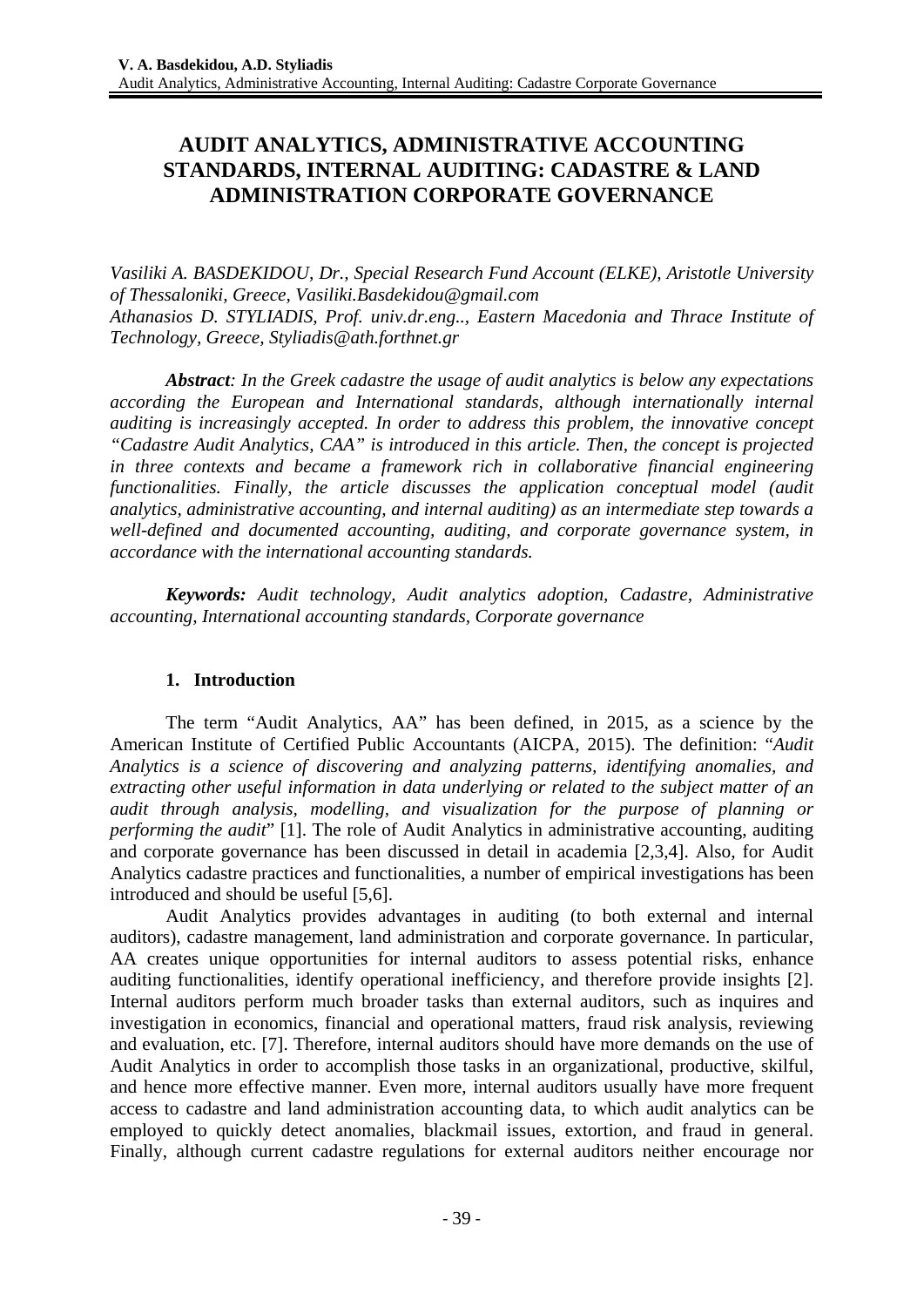prohibit the use of AA, external auditors are likely to focus on the procedures that are explicitly required to satisfy land administration regulatory requirements [6].

In corporate governance, although internal auditors are increasingly aware of the importance and value of AA [1], recent surveys show that AA is not being fully utilized by the majority of companies [2]. In particular, many certified auditors are not able to effectively incorporate AA in their work and therefore they use it just on an *ad-hoc* cheaply basis. In this domain, while some journal papers and practical reports [5,6,7] attempted to explore the barriers to the adoption of AA; so far a limited academic research has been performed in order to identify the actual usage levels and the factors involved in AA – corporate governance relationship.

The main goal and objective of this article is to examine and define in a conceptual model, those organizational factors that have an impact on AA post-adoption usage at both levels, the application and the feature one; and therefore to propose AA procedures in corporate governance and particular cadastre and land administration issues, in order to improve the performance of the involved internal auditing functionalities.

### **2. Background**

The majority of prior studies examined ICT (Information and Communication Technologies) acceptance in corporate governance; and management and practice it at an individual auditing level rather than at the corporate organizational level [6,8]. Only a few studies investigate how auditing departments adopt and use ICT. Even more, the state-of-theart ICT technology "Cloud Computing, CC", to the knowledge of the author of this paper, has not been adopted so far in auditing, while there is a limited use in corporate governance but no usage has been reported in cadastre and land administration issues. In this domain, [9] developed a theoretical model to address the factors affecting ICT acceptance at corporate governance organizational level; however, they were not able to collect real-world data to review, test, estimate, and assess the proposed model. Actually, in [9], there is an attempt to add several organizational and external factors in their model to investigate the consequences and those factors that control external auditors in using generalized auditing software; but their model still focused just on individual auditors without AA functionalities.

**Application-level AA** management and practice is defined as the extent to which AA software and ICT/cloud computing is used in auditing. The frequency of performing AA, the number of audit tasks to which the techniques are applied, and the scope of audit processes in which analytics is involved are all measures of application-level AA usage.

**Feature-level AA** management and practice is defined as the extent to which particular AA techniques are used in auditing. Actually, feature-level AA considers both the *quantity* and the *complexity* of different AA techniques being used. It is important to note that, in order to have a high level of feature-level AA management and practice, certified auditors in corporate governance should understand both basic and sophisticated techniques, as well as their strengths and weaknesses.

According to the 13-year real-world experience of the author of this article in Special Fund Research Account/Aristotle University/Thessaloniki, it is really possible for a corporate to achieve greater application-level management and practice, but still remain at a low feature-level management and practice. That is to say, internal auditors could use basic AA throughout the audit process frequently, but they do not have the knowledge to use more advanced ICT/cloud computing tools.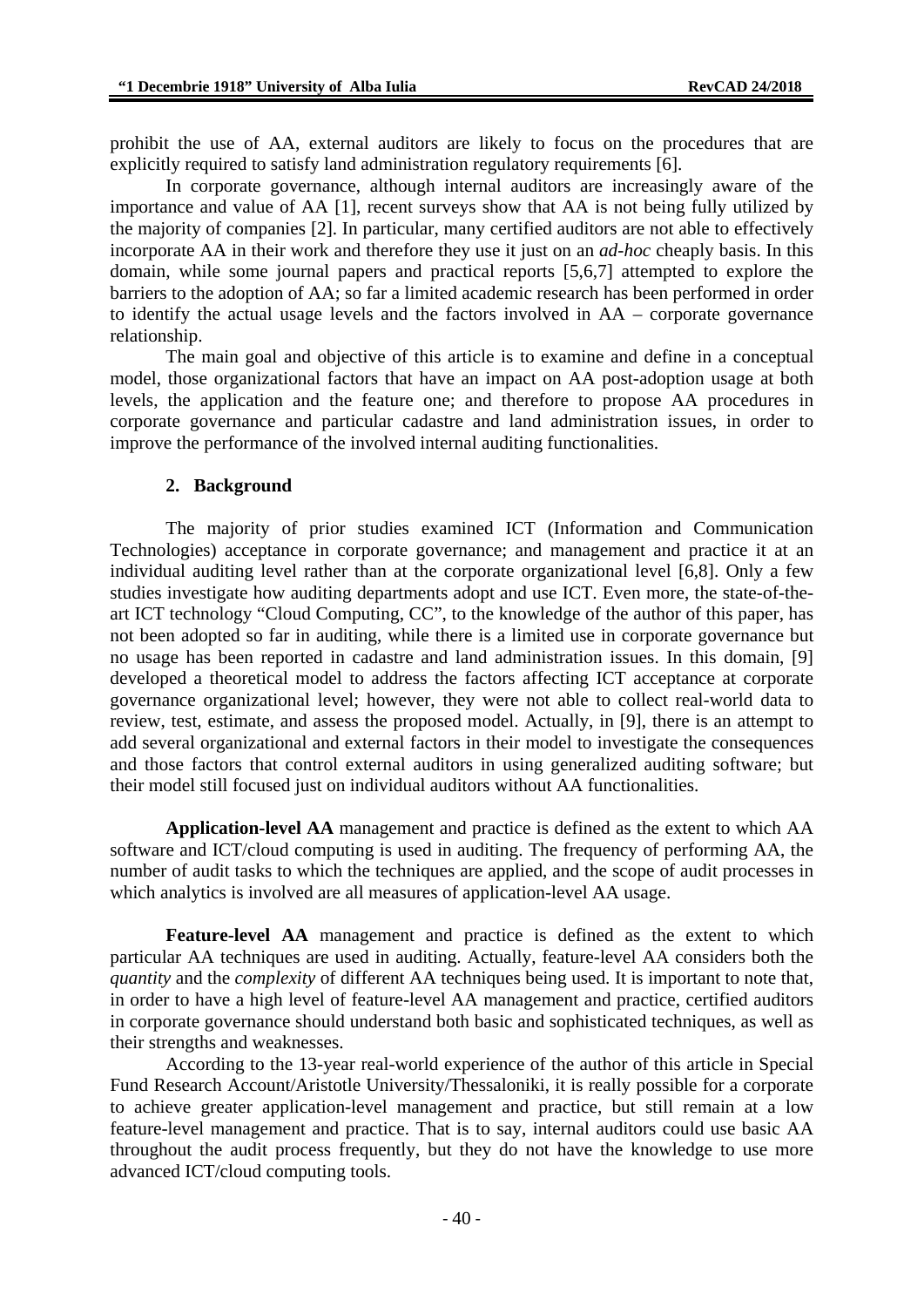Following the background discussion, this article uses an organizational approach (*innovative concept* - *framework* - *application conceptual model*) to introduce the usage of AA in corporate governance and particularly in cadastre and land administration.

### **3. Hypothesis Development Procedure**

This Section indicates, in a concise way and without lengthy definitions, the logic (as a hypothesis development procedure) which has been used in this paper for the interpretation of the "*innovative concept - framework - application conceptual model*" proposed organizational approach, referring to AA adoption in cadastre and land administration issues.

# **3.1. The Innovative Concept (CAA)**

In the Greek cadastre and land administration the management and practice of AA is below any expectations according the European and International standards, although internationally internal auditing is increasingly accepted. In order to address this problem, the innovative concept "*Cadastre Audit Analytics*, CAA" is introduced in this article.

The CAA is defined as a collaborative financial engineering term, which is actually a pool of factors influencing the utilization of Audit Analytics in Cadastre and Land Administration, while focusing on the performance improvement of the internal audit process because of the use of ICT and cloud computing technologies.

# **3.2. The Administrative Accounting Standards – Cadastre Corporate Governance (AAS-CCG) Framework**

For the purposes of the proposed (corporate governance rich in AA functionalities) organizational approach, the CAA innovative concept is projected in three contexts (Administrative Accounting; International Accounting Standards; and Corporate Governance) and became a framework rich in collaborative financial engineering functionalities.

This proposed framework has been named "*Administrative Accounting Standards for Cadastre Corporate Governance*, AAS-CCG".

### **3.3. The Application Conceptual Model**

Finally, the AAS-CCG framework has been transformed to an application conceptual model (related to applications for cadastre and land administration) according to the flowchart-procedure demonstrated in following Figure 1. In order to perform this transformation, the AAS-CCG framework has been parameterized by the items of a 1-d array (i.e. the dimensions of the derived conceptual model well defined as operational functionalities).

The items (dimensions) of this transformation modeling are the following: *The ICT & Cloud Computing Functionality*; *The Visual Computing Functionality; The Cadastre Management & Land Administration Functionalities; The Cadastre Size & the Environmental Uncertainty Functionality; The Cadastre & Land Administration Training Functionality; The International Accounting Standards Functionality; The Application-level Audit Analytics Functionality; The Feature-level Audit Analytics Functionality; The Performance Evaluation Auditing Functionality.*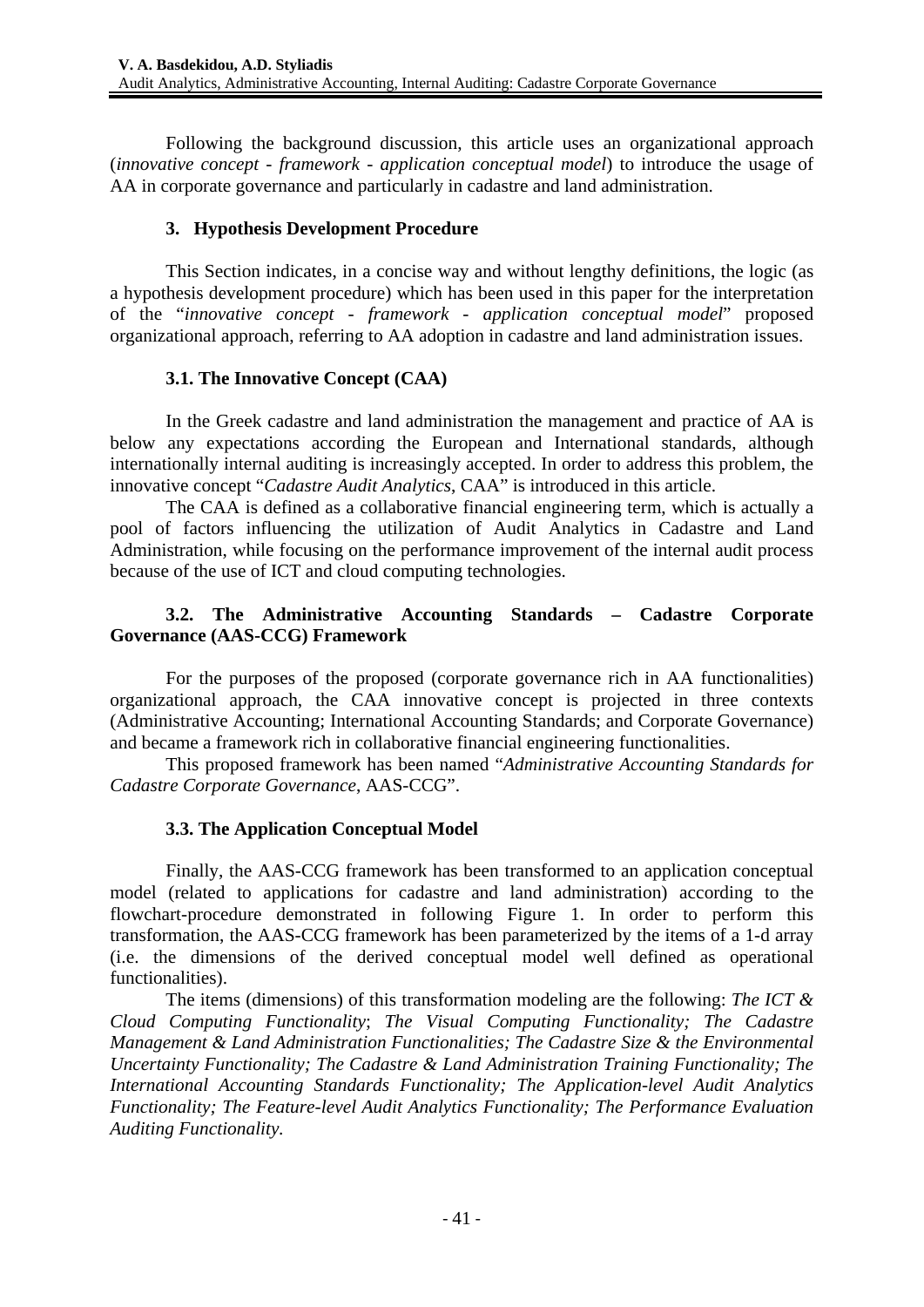#### *3.3.1 The ICT & Cloud Computing Functionality*

IT complexity refers to the degree to which a corporate uses highly computerized transactions. The AICPA [1] states that in determining whether specialized skills are needed on the audit team to understand ICT controls, or to design and perform tests of ICT controls or substantive tests, the auditor should consider factors such as "*the complexity of the entity's systems and ICT controls and the manner in which they are used in conducting the entity's business*".

From the corporate governance literature, the [6,8,9] found that when client ICT complexity is high, external auditors are more likely to use computer-related audit procedures. While limited research examines the relation between ICT complexity and audit analytics usage by internal auditors, it is conjectured in this paper that they are positively associated. AA can help to reduce time and costs in the audit engagement. Furthermore, AA not only broadens the auditing scope, but also increases the capability in identifying potential fraud.

*Hypothesis 1*. Firms with greater ICT/cloud computing complexity are more likely to set CAA targets and to achieve greater application-level AA management and practice. Hence, they are more consistent and compatible with the proposed AAS-CCG collaborative financial engineering framework.

#### *3.3.2 The Visual Computing Functionality*

Technological competence nowadays is expressed by the Artificial Intelligence (AI) technologies and particularly the visual computing technology (in this domain the leader is the NVIDIA Corporation, a NASDAQ firm:NVDA). Technological competence is necessary for AA software management and practice. It is infeasible to use AA appropriately without the support of technical resources and competent personnel, the lack of which present barriers to ICT implementation [6]. As prior research shows that AI technological competence is a prerequisite for the adoption of technology innovation, it is expected that internal auditor departments with greater technological competence are more likely to be ready to adopt AI/visual computing technology innovation and use it in the audit process.

*Hypothesis 2*. Internal audit departments with better technological competence like the visual computing are more likely to set CAA targets and to achieve greater application-level AA management and practice. Hence, they are more consistent and compatible with the proposed AAS-CCG collaborative financial engineering framework.

#### *3.3.3 The Cadastre Management & Land Administration Functionalities*

Management support, or management commitment, is the degree to which a corporate management invests in technology innovation. Management literature suggests that support from upper levels plays a key role in the success of nearly all programs within an organization [4,7]. Audit analytics is not an exception and requires management to dedicate resources to purchasing AI/visual computing software, implementing maintenance services, and training auditors for AA [6,8].

*Hypothesis 3*. Enterprises with a stronger management support are more likely to set CAA targets and to achieve greater application-level AA management and practice. Hence,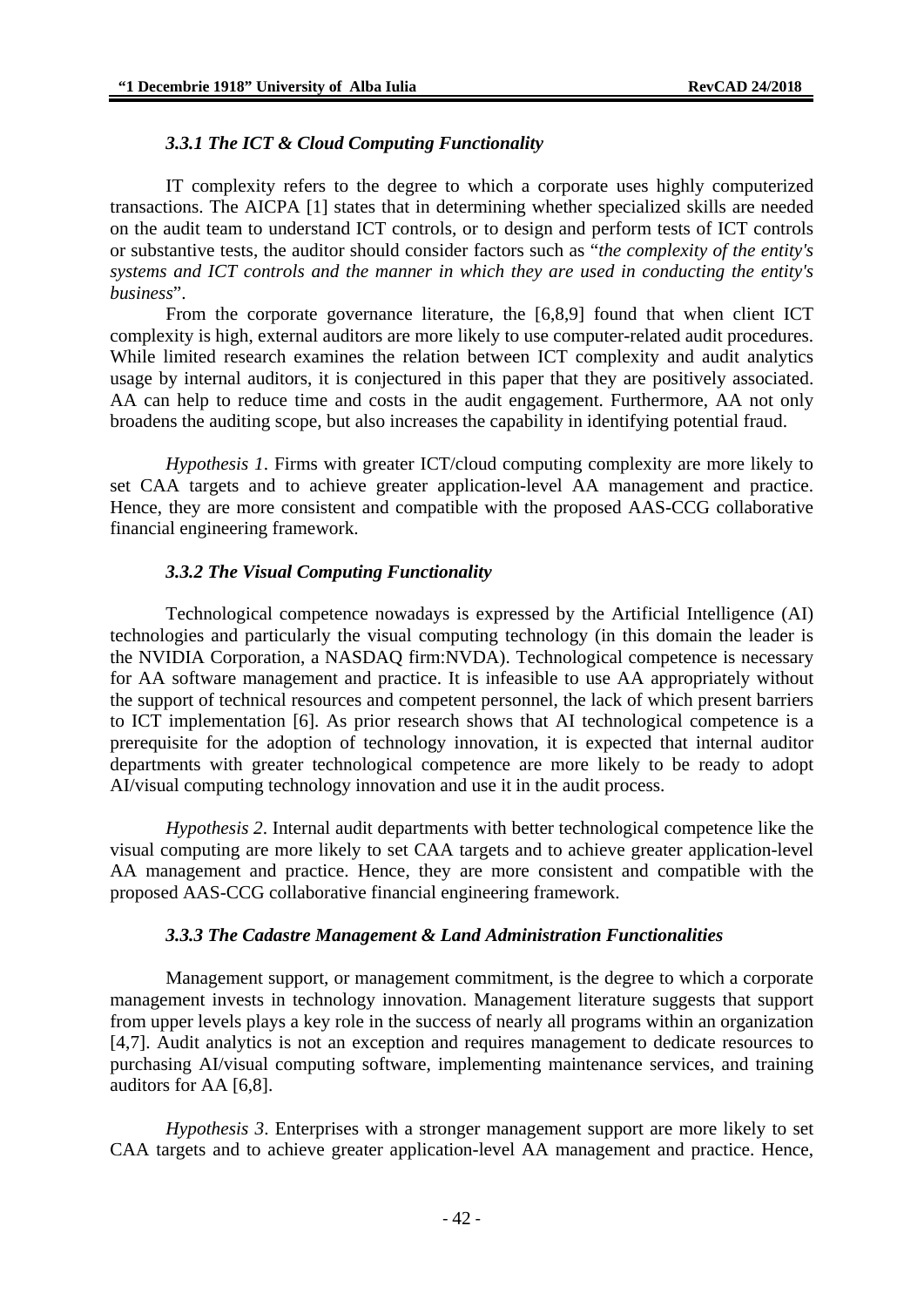they are more consistent and adaptable with the introduced AAS-CCG collaborative financial engineering framework.

### *3.3.4 The Cadastre Size & the Environmental Uncertainty Functionality*

Prior literature has widely debated on the impact of enterprise size on an innovation adoption [6,7,9]. In this domain, the association between *size* and *innovation* depends on the description and evaluation procedure of the "size", the involved environmental uncertainty, and the technical innovations adopted by the corporate governance.

In the proposed organizational approach for cadastre and land administration, "size" is anticipated to have a positive impact on the management and practice of AA for two reasons. The first reason is that, large cadastre offices tend to have more resources available to facilitate the adoption process. In this domain, a survey on AA acknowledged that the cost of software and training is one of the main reasons for limited use of auditing technology tools [1,2,4]. So, the large cadastre offices and companies usually have satisfactory financial resources to purchase sophisticated AI/visual computing software, as well as to support training and maintenance services. The second reason is that, large land administration firms have more transactions and procedures to be audited than the smaller ones. Hence, the advantage of using AA in cadastre and land administration is more suitable and credible for the larger offices, firms, and companies.

*Hypothesis 4*. In cadastre and land administration, larger offices, firms, and companies are more likely to set CAA targets and to achieve greater application-level AA management and practice. Hence, they are more consistent and compatible with the proposed AAS-CCG collaborative financial engineering framework.

# *3.3.5 The Cadastre & Land Administration Training Functionality – Professional AA Training*

The proposed term "*professional AA training*" is referred to the ease of getting professional training support for using AA in corporate governance. Extensive discussions between the author of the article and several internal auditors suggest that a major obstacle that hinders the use of advanced AA is the inability to get professional training support. From the literature, [5,8] found that training systems are more successful when technical support is in place (i.e. on-situ training). Also, any information regarding new features, functionalities, and products can also enhance the "*professional AA training*" and therefore the understanding of the involved AI/visual computing software in AA procedures [6,9].

In the proposed organizational approach for the cadastre and land administration domain (i.e. a specialized corporate governance with AA functionalities), although analytics software vendors provide online training classes and on-site training classes, the problem is only lightening rather than totally eliminated. Always, the high cost and the limited duration of training classes may restrict the advantages and may limit training tasks.

*Hypothesis 5*. Cadastre offices and firms, as well as land administration companies, with a good "*professional AA training*" department are more likely to set CAA targets and to achieve greater application-level AA management and practice. Hence, they are more consistent and adaptable with the introduced AAS-CCG collaborative financial engineering framework.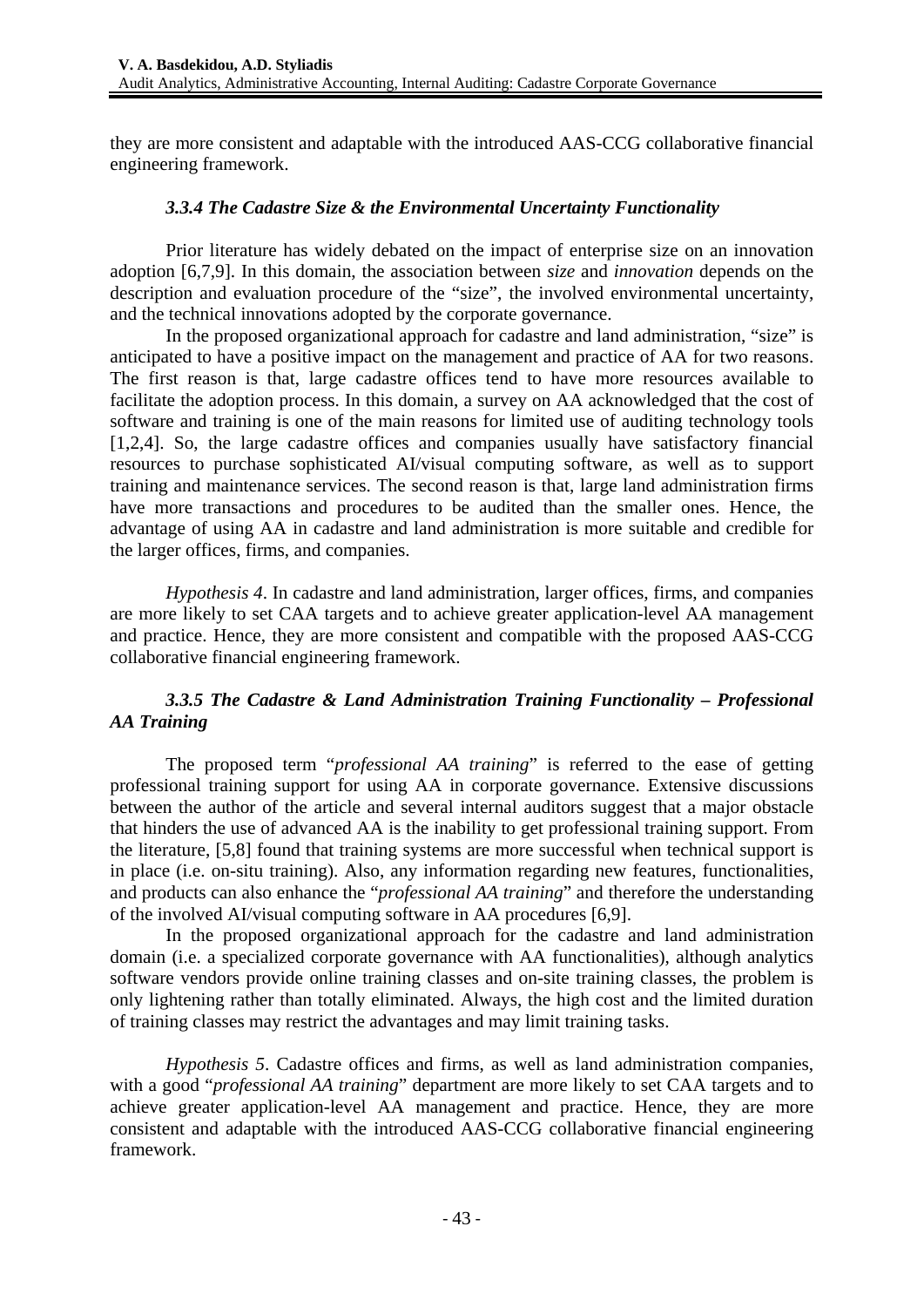#### *3.3.6 The International Accounting Standards Functionality – AA Standards*

The proposed "*AA standards*" term is referred to the perceived level of encouragement of using AA auditing standards in corporate governance. While there is no a mandatory requirement for using AA; a number of professional bodies and published guidance encourage the use of technology-based auditing and other data analysis techniques in performing internal auditing [1,2]. In this domain, cadastre firms and land administration companies that face a number of (political, economical, currency, etc.) risks in their business, should have a perception of how strongly the "*AA standards*" encourage them for using AA.

*Hypothesis 6*. Cadastre offices and firms, as well as land administration companies, with higher perceived level of encouragement by auditing "*AA standards*" are more likely to set CAA targets and to achieve greater application-level AA management and practice. Hence, they are more consistent and compatible with the introduced AAS-CCG collaborative financial engineering framework.

#### *3.3.7 The Application-level Audit Analytics Functionality*

Application-level and feature-level AA management and practice are obviously not independent with each other. From the corporate governance literature, [3,4] both suggest that users continue to explore and adopt new features after adopting information systems. While at the beginning users only see the need for a limited number of features, they eventually realize that a larger set of features is necessary as they gain more experience [6,8].

Although greater software use may not necessarily encourage the use of a wider set of AA tools, it might help auditors develop determination and certainty in using AI/visual computing audit software. In addition, greater application-level AA management and practice leads to more familiarity with audit software. Thus, auditors in cadastre and land administration, who use audit software more often, are more likely to succeed in learning and using various AA tools and achieve competence, also because of determination and familiarization. Thus, there should be a positive relationship between application-level and feature-level regarding AA management and practice collaborative financial engineering functionalities.

*Hypothesis 7*. Cadastre offices and firms, as well as land administration companies, with greater application-level AA management and practice, are more likely to set CAA targets and to achieve greater feature-level AA usage. Hence, they are more consistent and compatible with the proposed AAS-CCG collaborative financial engineering framework.

#### *3.3.8 The Feature-level Audit Analytics Functionality*

Technological competence as it expressed by AI/visual computing and "*professional AA training*" are expected to have impacts on feature-level AA management and practice as well [6,7,9]. In this domain, advanced sophisticated AA tools are more likely to have a direct impact on advancing AA competence. For example, Vasarhelyi et al. [10] interviewed internal audit managers and found that training is necessary in providing employees with basic ICT knowledge.

Similarly, technological competence is the basis of using advanced AA techniques in cadastre and land administration corporate governance. Cadastre firms with up-to-date ICT infrastructure and skilled ICT staff have the capability and are more likely to perform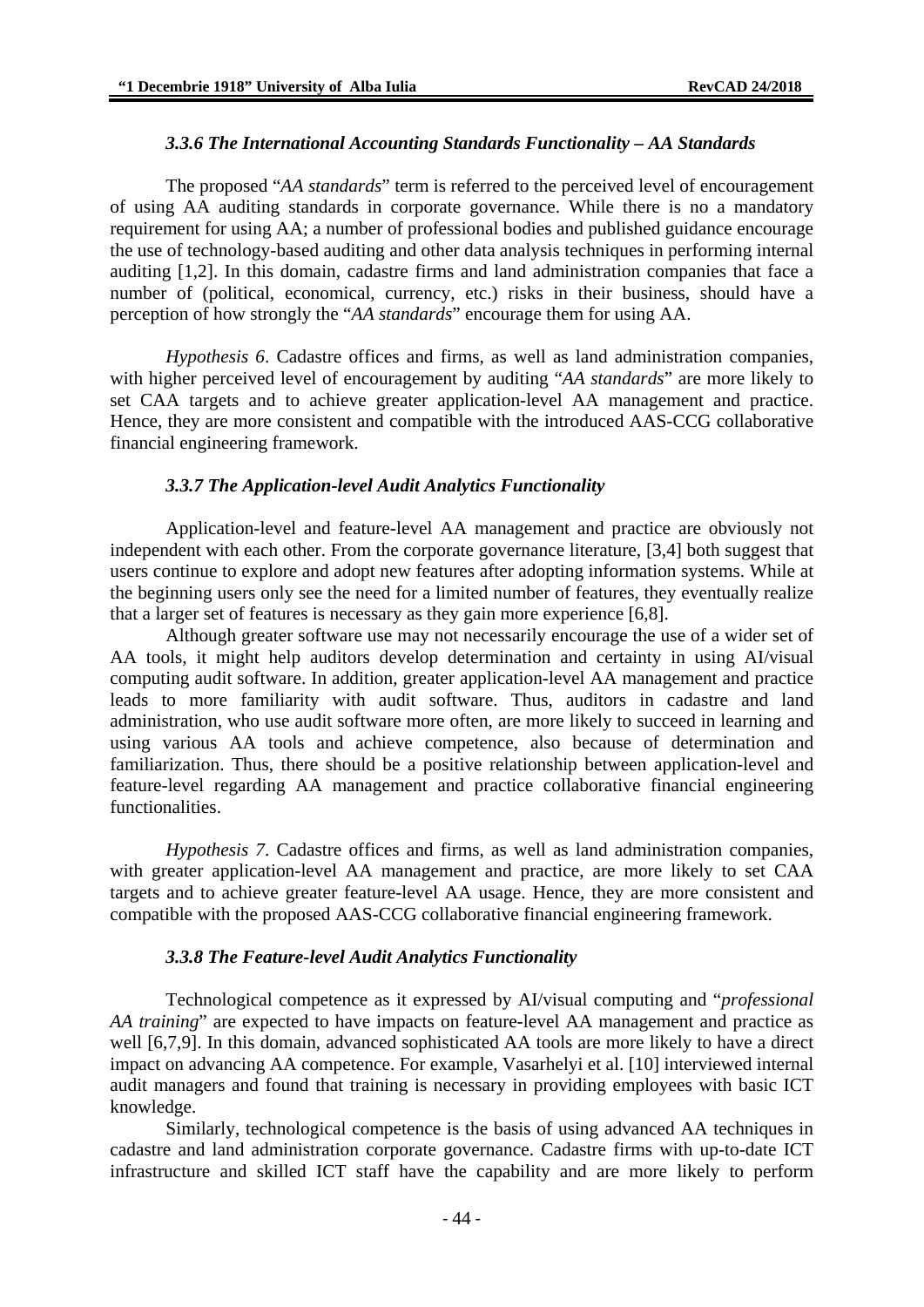advanced AA, while those with low technological competence may only be able to utilize basic AA tools.

*Hypothesis 8*. Cadastre offices and firms, as well as land administration companies, with better technological competence, as it expressed by AI/visual computing, are more likely to set CAA targets and to achieve greater feature-level AA management. Hence, they are more consistent and adaptable with the proposed AAS-CCG collaborative financial engineering framework.

*Hypothesis 9*. Cadastre offices and firms, as well as land administration companies, with better "*professional AA training*" are more likely to set CAA targets and to achieve greater feature-level AA practice. Hence, they are more consistent and compatible with the proposed AAS-CCG collaborative financial engineering framework.

### *3.3.9 The Performance Evaluation Auditing Functionality*

Facilitated by audit software, AA can perform investigation upon a large population in corporate governance, save effort for auditors, and identify misstatements or fraud in complicated corporate governance cases. The increase in corporate competence and in AI/visual computing expertise and flexibility will also enable auditors to conduct more frequent audits in high-risk areas and enhance the reliability of audit results.

Similarly, in cadastre and land administration, if internal auditors are well trained in using various AA software tools, the likelihood of spotting anomalies will increase, leading to improvements in the internal auditing procedure. Therefore, the use of AA is expected to improve audit competency, expertise, and electiveness; and enhance the ability to identify more exceptions. Thus:

*Hypothesis 10*. Cadastre offices and firms, as well as land administration companies, with greater application-level AA management and practice are more likely to set CAA targets and to achieve better performance in internal auditing. Hence, they are more consistent and compatible with the proposed AAS-CCG collaborative financial engineering framework.

*Hypothesis 11*. Cadastre offices and firms, as well as land administration companies, with greater feature-level AA management and practice are more likely to set CAA targets and to achieve better performance in internal auditing. Hence, they are more consistent and compatible with the proposed AAS-CCG collaborative financial engineering framework.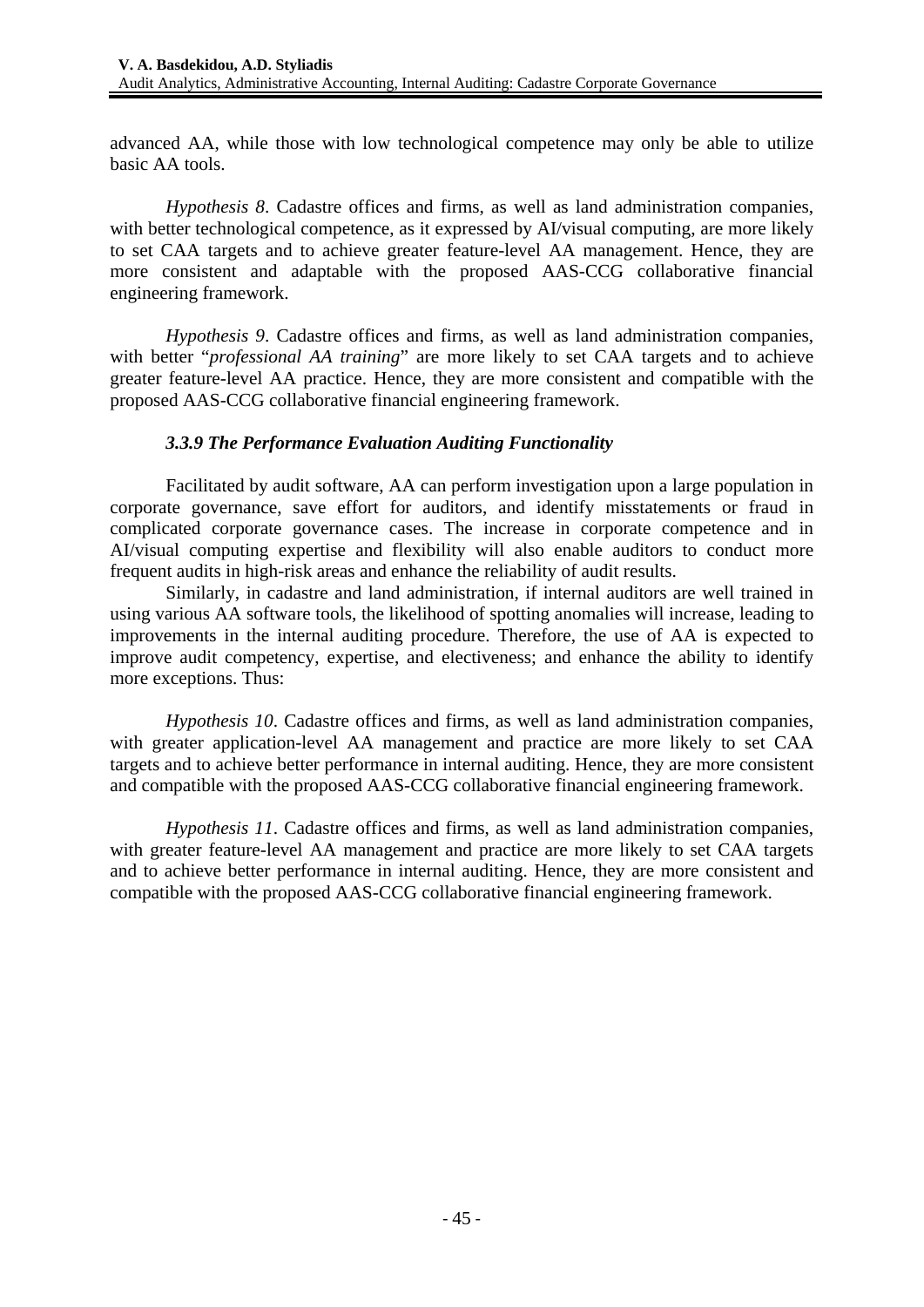

**Figure 1 -** From the AAS-CCG Framework to the Application Conceptual Model (Cadastre & Land Administration Functionalities)

### **4. Research Methodology – Analysis - Validation**

In order to evaluate the proposed methodology a survey was conducted. The survey data were collected from finance, accounting, and risk management professionals during the service of the author of the article at the Career Services Office (CSO) of the Aristotle University of Thessaloniki (Thessaloniki, Greece). The sample consists from 114 individuals and at a preliminary level two questions (*survey constructs*) were asked for filtering purposes.

- These questions were the following:
- (a) "*Does your Organization/Firm/Company have an established Audit Analytics Policy/Rules/Guidelines?*"; and
- (b) "*What Specific Areas do your Audit Analytics Policy/Rules/Guidelines address?*"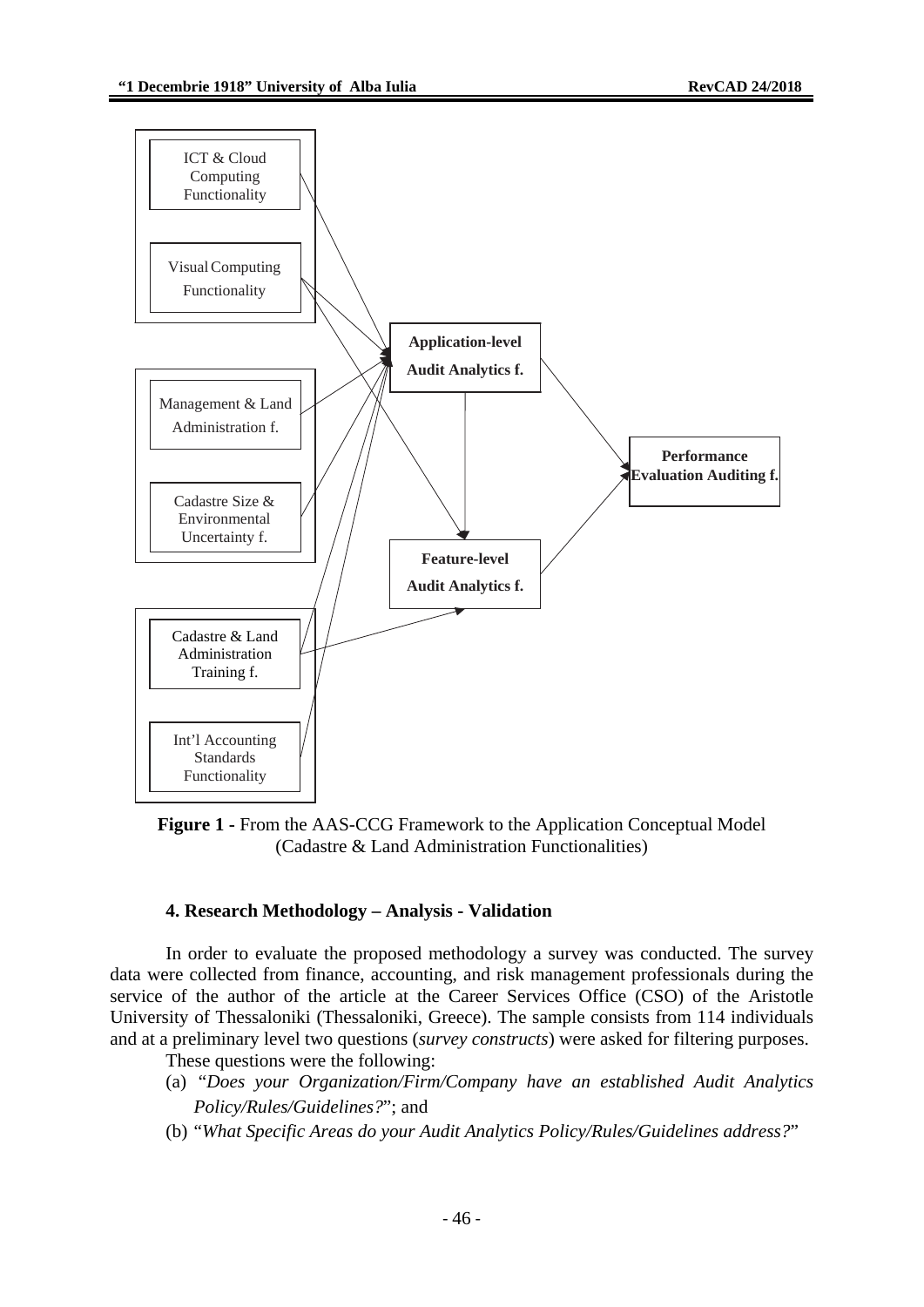From the 114 participants in this survey, 7 participants were dropped off from the sample, because they answered NO for the (a) question but YES to at least one sub-question from the (b) question-group. Following, a number of questions were asked that assessed, in a scale from 1 (represents: "*strongly disagree*") to 10 (represents: "*strongly agree*"), the three (3) context used by this article for the projection of the CAA personalized innovative concept (i.e. the contexts: Audit Analytics - Administrative Accounting context [AA-AA]; Audit Analytics - International Accounting Standards context [AA-IAS]; and Audit Analytics - Corporate Governance context [AA-CG]).

The Audit Analytics - Administrative Accounting context [AA-AA] is described by a formative survey construct which represents survey participants' perceptions regarding how their organization/firm is using administrative accounting externally with customers and internally with employees. This analysis treats AA-AA as a formative construct, since any changes in the various indicators of AA-AA are assumed to determine relative (related) changes in the value of this construct, and these indicators are not necessarily correlated.

The Audit Analytics - International Accounting Standards context [AA-IAS] is described by a reflective survey construct depicting participants' perceptions of their organization/firm operates in accordance with the international accounting standards. This analysis treats AA-IAS as a reflective construct, since the values of the individual survey measures are assumed to be taken by participants' overall perceptions of the international accounting standards usage and these individual measures are expected to be correlated [6].

Finally, the Audit Analytics - Corporate Governance context [AA-CG] is described by a reflective survey construct with a number of reflective measures to the extent to which an organization/firm has effective, competent, and practical corporate governance environment. In this domain the corporate governance implementation actually reflects the degree to which an organization/firm has implemented specific rules/guidelines/policies regarding corporate governance. It is actually a  $2<sup>nd</sup>$  order reflective construct with two (2) underlying 1<sup>st</sup> order survey constructs that address rules/guidelines/policies of audit analytics on accounting; and on administrative accounting.

In Table 1 the conducted survey's constructs (questions) are presented:

### **Table 1** – The Survey Constructs

### Audit Analytics – Administrative Accounting  $[AA-AA]^a$

Your organization/firm uses audit analytics in an administrative accounting context:

- [AA-AA 1] just as a supplement to audit functions.
- [AA‐AA 2] to nearly every company's/firm's task.
- [AA-AA 3] just as a basis of auditing functions.
- [AA-AA 4] very often/frequently.

# Audit Analytics – International Accounting Standards  $[AA-IAS]^a$

Your organization/firm uses audit analytics in an international accounting standards context:

- [AA-IAS 1] that encourage the use of various analytics tools and methods to enhance internal auditing function reliability.
	- [AA‐IAS 2] that encourage the use of various analytics tools and methods to enhance external auditing function reliability.
	- [AA-IAS 3] to encourage the use of various analytical methods to detect misstatement.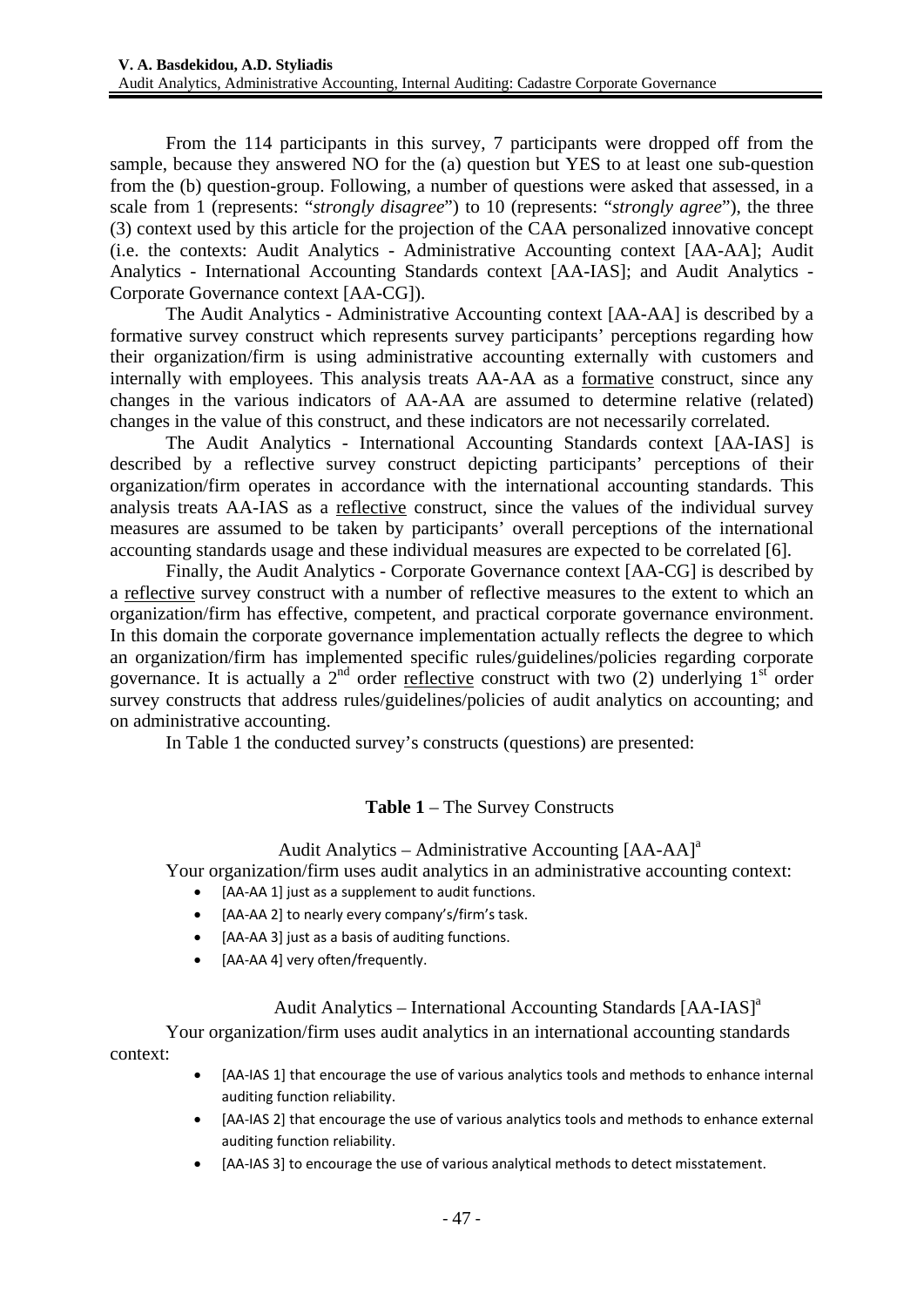• [AA‐IAS 4] if my organization/firm provides easy‐to‐understand step‐by‐step guidelines on how to use audit analytics tools in internal/external auditing procedures, I will be willing to use these audit analytics tools.

#### Audit Analytics – Corporate Governance  $[AA-CG]$ <sup>a</sup>

Your organization/firm uses audit analytics in a corporate governance context:

- [AA-CG 1] the management is supportive of using audit analytics in general.
- [AA-CG 1.1] the management is supportive of using audit analytics on accounting.
- [AA‐CG 1.2] the management is supportive of using audit analytics on administrative accounting.
- [AA-CG 2] the management is supportive in financing a purchase of audit analytics hardware/software.
- [AA‐CG 3] the management is supportive in financing training in audit analytics hardware/software classes.
- [AA-CG 4] the management is supportive in financing audit analytics hardware/software maintenance/upgrade.

<sup>a</sup> Respondents indicated the level of agreement/disagreement with each statement on a 5 point scale, where  $1 =$  strongly disagree and  $5 =$  strongly agree.

In following Table 2, the statistical variable Average Variable Extracted (AVE) for both of the reflective constructs (AA-IAS and AA-CG survey questions) well exceed 0.80; and for the formative one (AA-AA survey question) is above 0.50; while the variable Composite Reliability (CR) well exceed 0.90 for all constructs (AA-AA, AA-IAS, and AA-CG survey questions). Hence, according to the statistical theory, the AVE and CR variables ("measures" or 2nd level metadata) indicate that, mainly, the reflective survey constructs AA-IAS and AA-CG possess **convergent validity**, which (as a good-quality indicator) establishes the necessity of the proposed AAS-CCG collaborative financial engineering framework.

**Table 2** - Construct descriptive statistics and correlations (107 accepted participants)

| Construct |             | Mean Std. Dev | CR – |                   | AVE AA-AA AA-IAS AA-CG         |           |
|-----------|-------------|---------------|------|-------------------|--------------------------------|-----------|
| AA-AA     | 3.722 1.024 |               |      | 0.920 0.514 0.726 |                                |           |
| AA-IAS    | 3.709 1.012 |               |      |                   | $0.941$ $0.874$ $0.264*$ 0.733 |           |
| AA-CG     | 3.293 1.132 |               |      |                   | $0.994$ $0.833$ $0.372***$     | $0.371**$ |

Notes:

CR: Composite Reliability.

AVE: Average Variance Extracted.

\* Denotes correlation among constructs with p-values of 0.05.

\*\* Denotes correlation among constructs with p-values of 0.01.

\*\*\* Denotes correlation among constructs with p-values of 0.001.

#### **5. Conclusions and Future Research**

The current paper proposed an innovative organizational approach for adopting Audit Analytics (AA) in cadastre and land management corporate governance issues. For this purpose, the terms «*professional AA training*» and «*AA standards*» have been introduced; the innovative concept «Cadastre Audit Analytics, CAA», and the innovative framework «Administrative Accounting Standards – Cadastre Corporate Governance (AAS-CCG)» have also been defined; and an application conceptual model regarding cadastre and land administration cases has been discussed.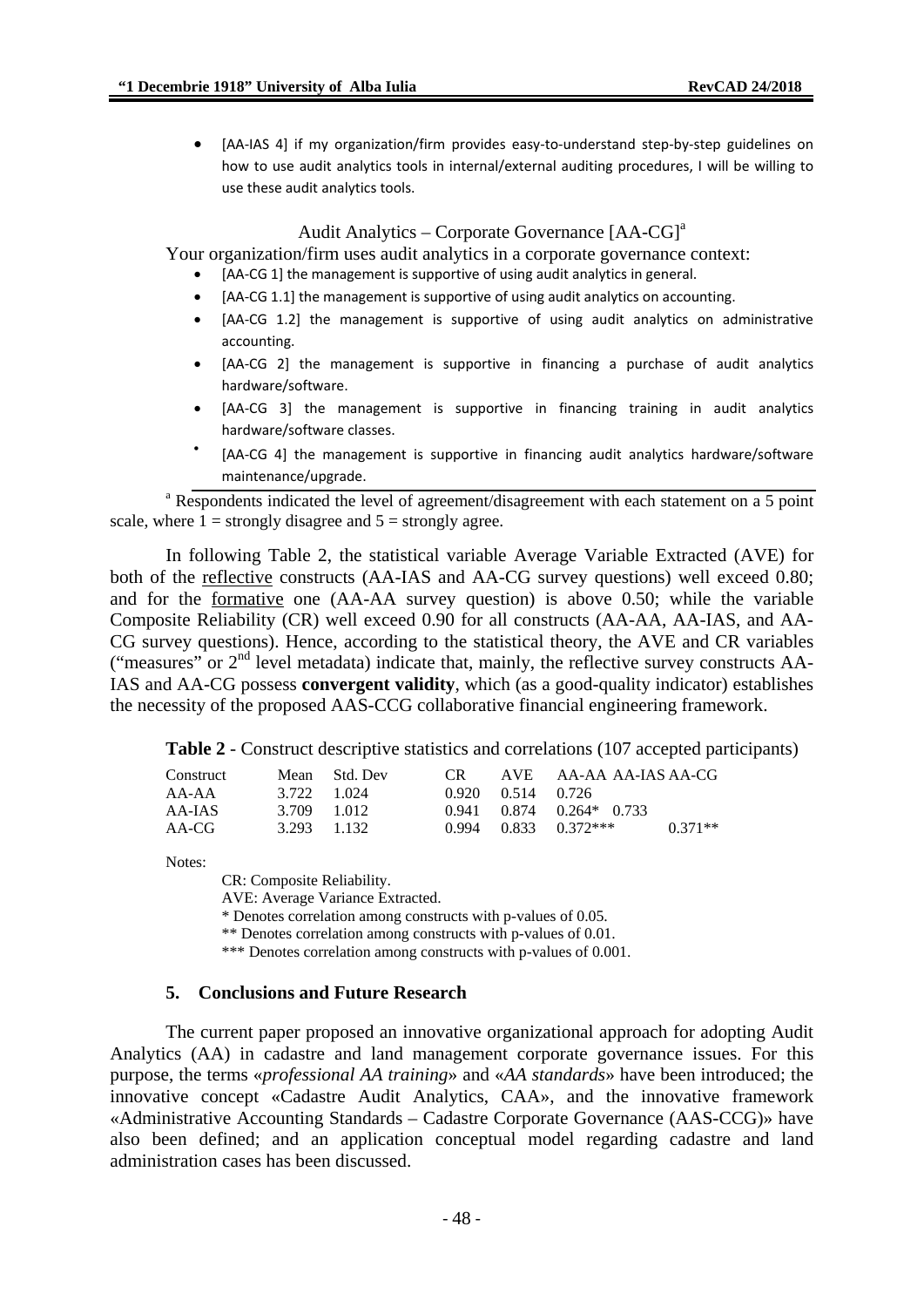For future research the proposed application conceptual model (cadastre – land administration), could be regarded as an intermediate step towards a well-defined and documented cadastral auditing and land management corporate governance system, in accordance with the international accounting standards and with spatio-temporal e-learning functionalities [11,12,13].

# **6. Acknowledgments**

We would like to thank Professor Emeritus Ian Williamson (Melbourne University / Department of Geomatics, Australia) former President of the FIG (International Federation of Surveyors) Commission 7 "*Cadastre & Land Management*" for valuable discussions about Greek cadastral and land administration issues in relations to property law and accounting, during the Prof. Athanasios Styliadis's research sabbatical in Australia (Melbourne University / Department of Geomatics, 1996).

### **7. References**

*1. American Institute of Certified Public Accountants (AICPA), 2015. Audit Analytics and Continuous Audit: Looking Toward the Future.* 

*Available at: https://www.aicpa.org/interestareas/frc/assuranceadvisoryservices/ downloadabledocuments/auditanalytics\_lookingtowardfuture.pdf.* 

- *2. PWC, 2012. Data Analytics How Data Analytics Can Help Internal Audit Better Understand Risk. Available at: https://www.pwc.com/en\_US/us/industry/utilities/publications/assets/pwcutility-company-internal-audit-data-analytics.pdf.*
- *3. Audimation, 2011. Top 10 Areas Where Data Analysis is Adding the Most Value. Available at: https://www.audimation.com/articles/top-10-areas-where-data-analysis-isadding-the-most-value.html?url=articles%2Ftop-10-areas-where-data-analysis-isadding-the-most-value.html.*
- *4. Cao, M., Chychyla, R., Stewart, T., 2015. Big data analytics in financial statement audits. Accounting Horizons, Vol. 29, No. 2, pp. 423–429 (American Accounting Association, AAA), New York. DOI: https://doi.org/10.2308/acch-51068*
- *5. Barua, A., Konana, P., Whinston, A.B., Yin, F., 2004. An Empirical Investigation of Net-Enabled Business Value. Management Information Systems Quarterly (MISQ), Volume 28, Issue. 4, pp. 585-620 (Management Information Systems Research Center, Carlson School of Management, University of Minnesota). Available at: http://aisel.aisnet.org/misq/vol28/iss4/4/*
- *6. Li, H., Dai, J., Gershberg, T., Vasarhelyi, M.A., 2018. Understanding Usage and Value of Audit Analytics for Internal Auditors: An Organizational Approach. International Journal of Accounting Information Systems, Vol. 28, Issue 1, pp. 59-76 (Elsevier). DOI: https://doi.org/10.1016/j.accinf.2017.12.005*
- *7. Carcello, J.V., Eulerich, M., Masli, A., Wood, D.A., 2017. Are Internal Audits Associated with Reductions in Operating, Financial Reporting, and Compliance Risk?. Available at SSRN: https://papers.ssrn.com/sol3/papers.cfm?abstract\_id=2970045 DOI: http://dx.doi.org/10.2139/ssrn.2970045*
- *8. Janvrin, D.J., Bierstaker, J.L., Lowe, D.J., 2008. An Examination of Audit Information Technology Usage and Perceived Importance. Accounting Horizons, Vol. 22, No. 1, pp. 1–21 (American Accounting Association, AAA), New York. DOI: http://dx.doi.org/10.2308/acch.2008.22.1.1*